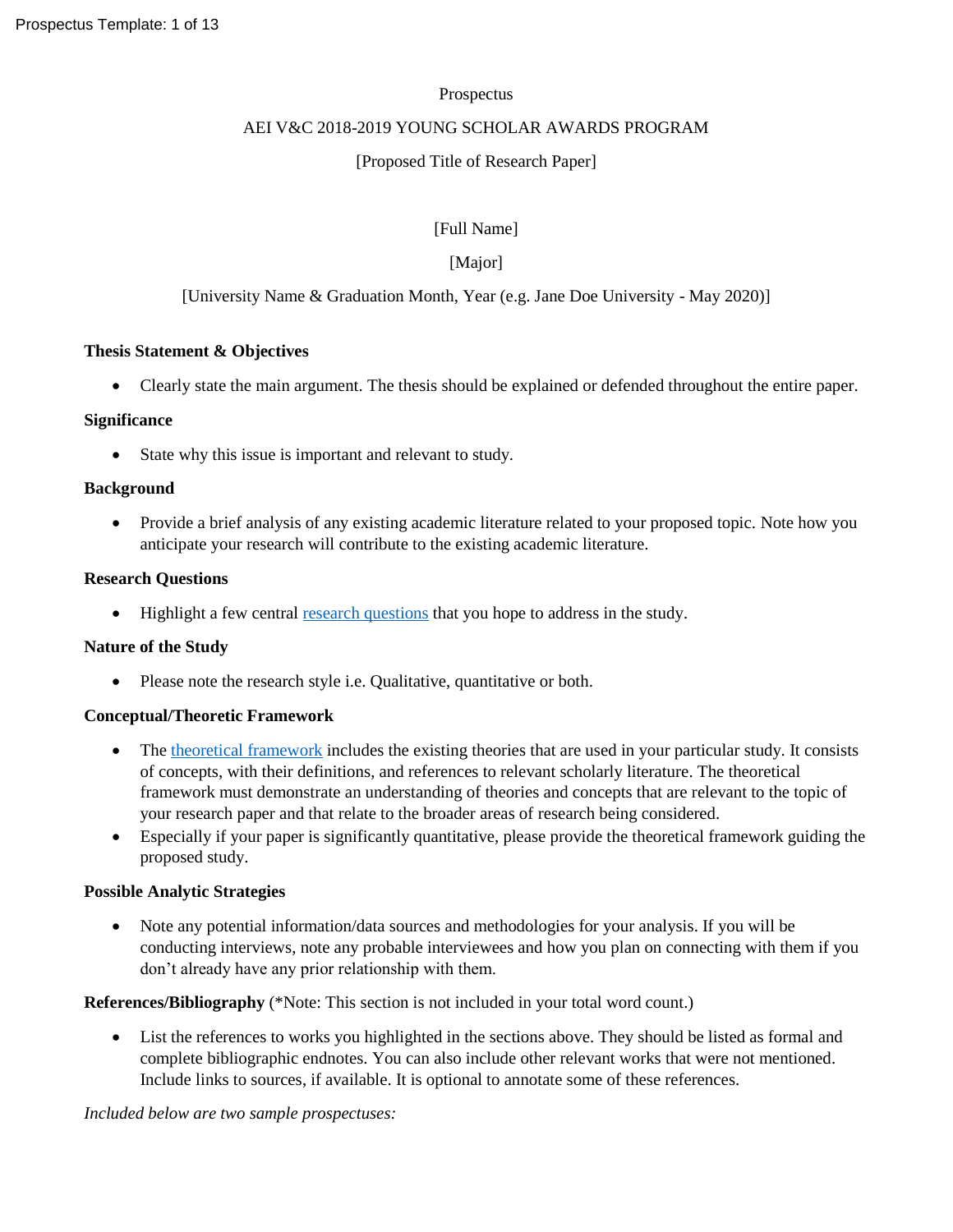Weeded Out:

Analyzing the Labor Market Forces Displacing Rural Farmers in the Midwest

Duncan Voyles

AEI Young Scholars Program: Prospectus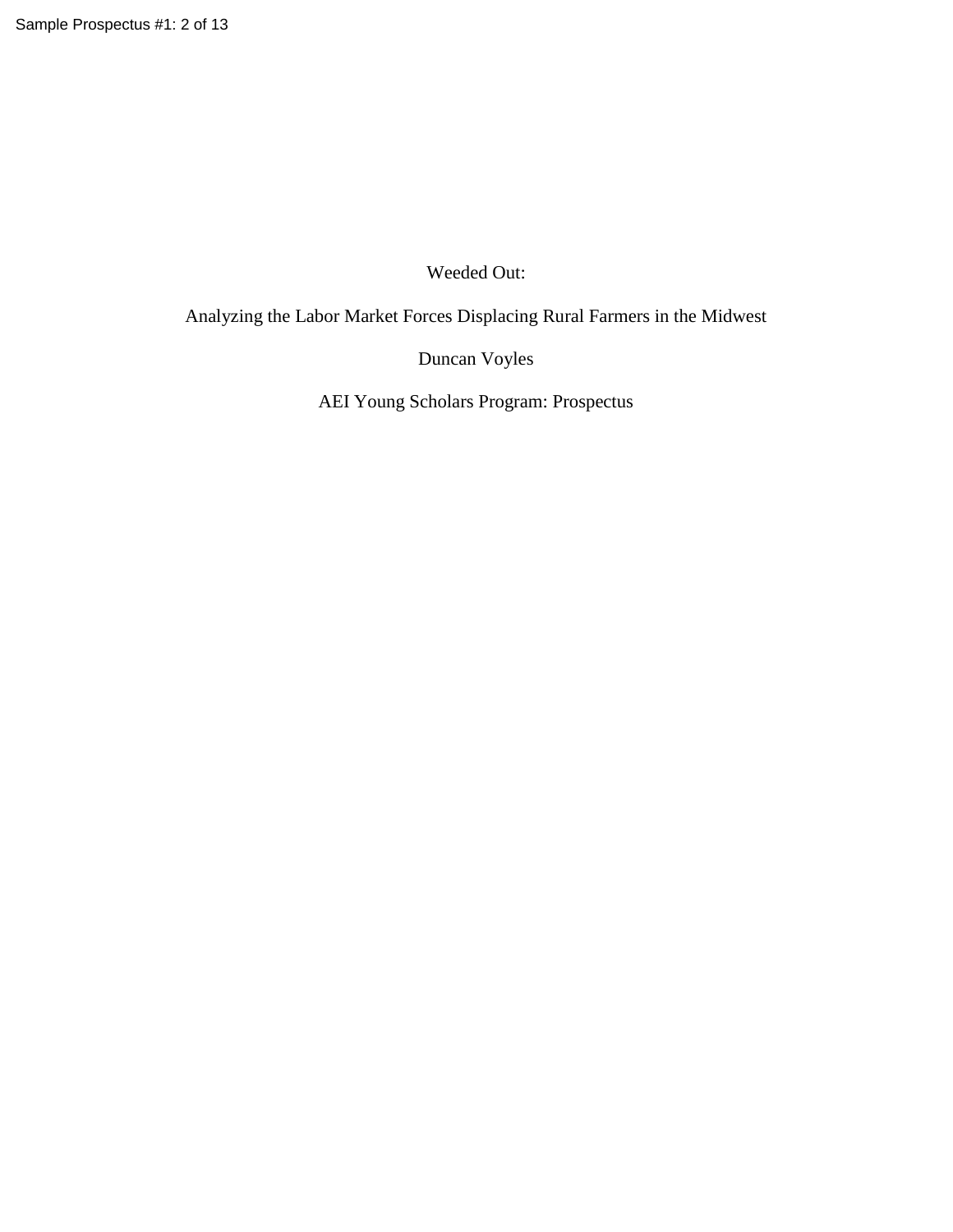Voyles 1

#### Weeded Out:

Analyzing the Labor Market Forces Displacing Rural Farmers in the Midwest

This paper will analyze the declining condition of rural farmers in the Midwest and propose remedial policy solutions. Particularly, it will hypothesize two things. First, costly government regulations are a greater driver of small-farm displacement than are the commonly cited economies of scale in technology more accessible to large farms. Second, rural farmers' distance from urban job centers is precluding their exit from the agricultural industry. These two issues will constitute the primary subject-matter of the paper. A third, minor theme will be included, namely rural farmers shift into the illicit drug industry due to the unprofitability of agriculture. This tragic consequence will not be emphasized as a research focus as it is welldocumented elsewhere (Gundy, 2006; Reding, 2010). Rather, it will be included as an impetus for policy makers. Rural communities are suffering from the impact of the drug trade and while the creative destruction engendered by the market is wholly beneficial long-term, economists must acknowledge and address its unintended, short-run consequences.

Big Agriculture's displacement of small-size farming is well-documented (Ball, 1997; Conklin, 2005; Schweser, 2009; Alston, 2011). There are two competing hypotheses for this. The first posits that technological innovations pioneered by Big Agriculture disadvantage small farms. They do so in in two ways. First, they require large economies of scale, to which small farms lack access. Second, they have increased agricultural productivity, thereby driving commodity prices down and lowering small-farm earnings (Schweser, 2009). Given these developments, the agricultural economics literature base includes extensive consideration of policy attempts to prop up commodity prices (Conklin, 2005). Further, market-based solutions are emerging that grant small farms access to new technology and its accompanying economies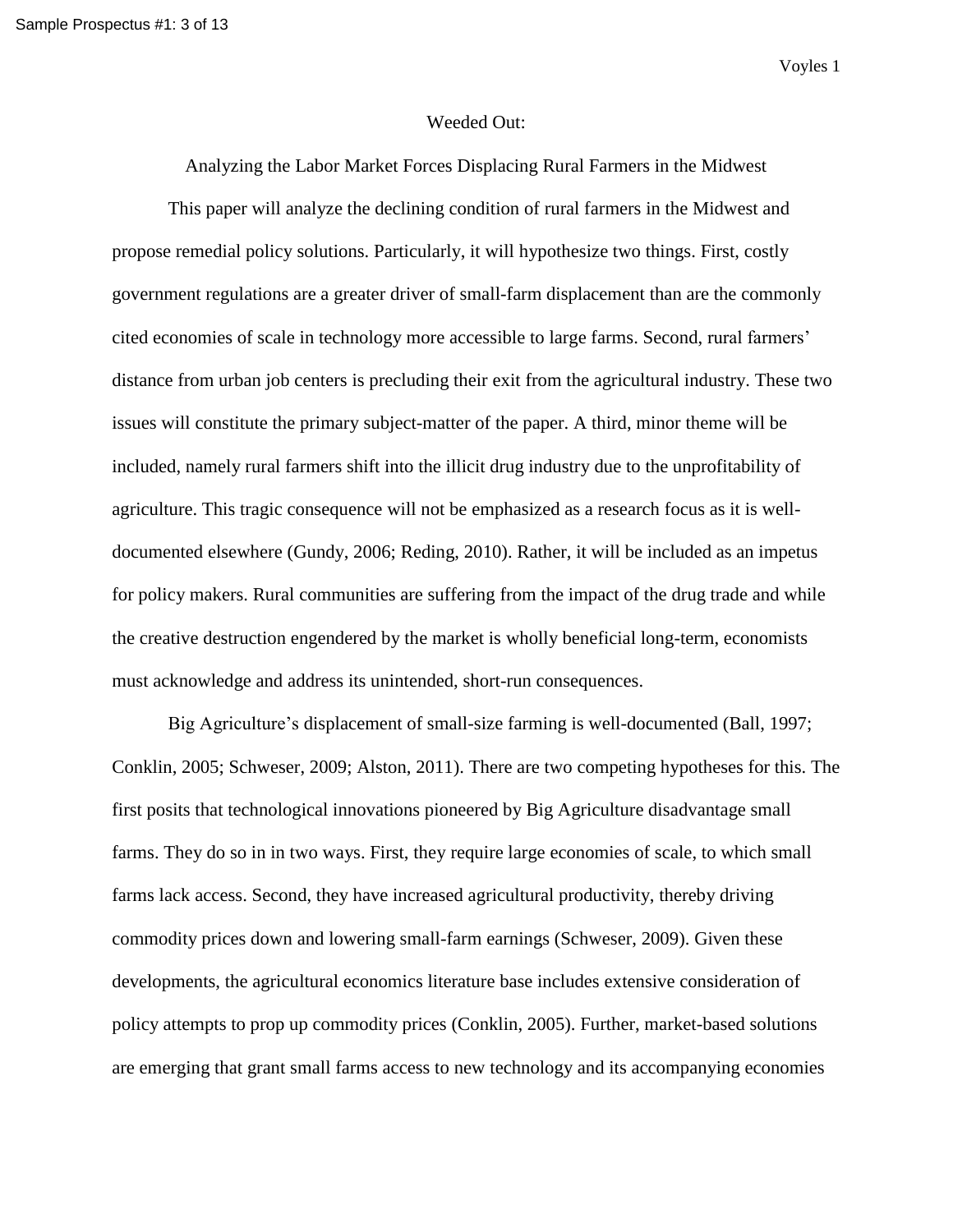Voyles 2

of scale (Schwartz, 2013). Despite these remedies, small farms continue to be displaced. An alternative hypothesis is in order.

Costly government regulation favors Big Agriculture, which possesses the legal and political means to cope while small farms do not. Larger farms political advantage is demonstrated in their receipt of public funding: they capture most commodity-specific subsidies (Banker, 2006; Hoppe, 2012) and are favored in obtaining competitive grants allocated through the political process (Alston, 1996). Despite extensive literature on agricultural capture of government benefits, there is little scholarship on agricultural compliance costs. What little exists supports the hypothesis that small firms are displaced, but its approach emphasizes the aggregate effects of legislation rather than the regulatory burden borne by individuals (Anderson, 2007). When this is taken along with the fact that small farms own most farm assets and therefore bear a hefty burden with respect to resource and environmental regulation (Hoppe, 2001), it follows that regulatory costs are substantial. My paper will analyze the magnitude of these costs, farmers' response to them, and their relative importance compared to economies of scale in technology as a determinant of displacement.

Despite being displaced by larger farms, small-size farmers frequently do not migrate out of the industry. This is because rural farmers are isolated from urban job centers due to their remote location. Many studies have measured the impact of proximity on labor migration by including distance variables in their models (Bailey, 2012). However, little work has been done in the context of the Midwest, which presents a particularly excellent case-study due to the economic diversity of its urban centers. For example, Columbus, Ohio's, labor force has grown nearly one-and-a-quarter percent since the beginning of 2017 alone. Conversely, Detroit, Michigan's, labor force has shrunk one-quarter percent. These dramatically different cities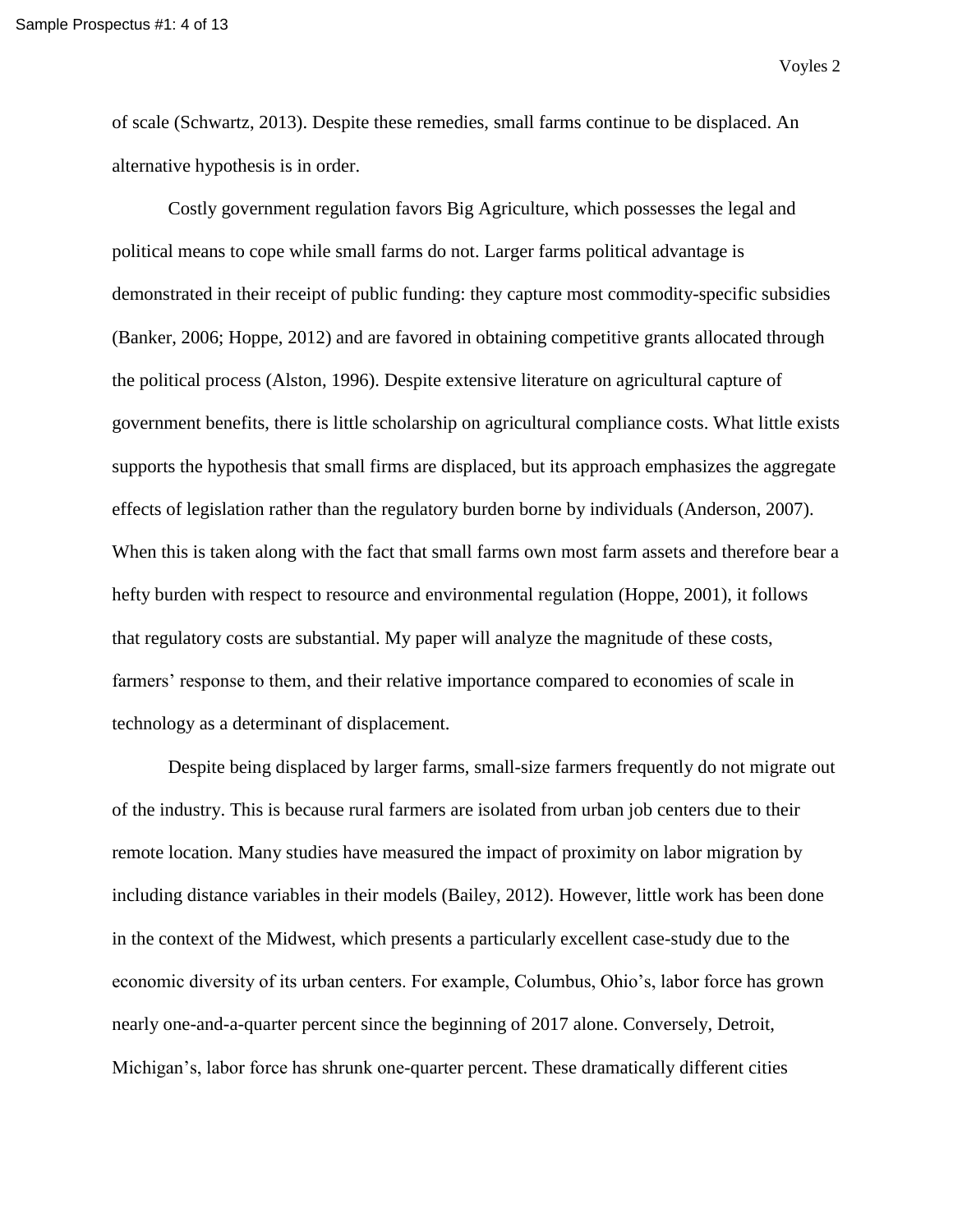Voyles 3

present a unique opportunity to measure the effect that the quality of an urban center has on incentivizing movement out of rural areas.

Throughout the study, research will combine econometric techniques and personal interviews. Interviews will be conducted with farmers throughout the greater Hillsdale, Michigan area. Hillsdale county presents a unique case-study for two reasons. First, its farming population has experienced less than a point-one percentage change – the second smallest in Michigan – over the past five years, making it ideal for labor immobility studies and for questioning those who have witnessed changing conditions. Second, Hillsdale is widely considered the "methcapital" of Michigan making it suitable for gauging the impact of the drug trade. Econometric techniques will be employed as well. Department of Agriculture employment data and Census Bureau migration data will be used to measure the regulatory burden shouldered by farms of varying size, as well as the magnitude of rural farmers' migratory response to urban centers of similar proximity but differing wealth. To isolate the impact of urban centers' differing performances, geographic areas equidistant between major cities will be studied thereby creating a novel statistical model grounded in the natural experiment that geography provides. This research approach balances the broad picture painted by statistical methods with the individual view imparted in interviews. Thus, it enables a thorough understanding of Midwestern farmers' challenges and paves the way to overcoming them.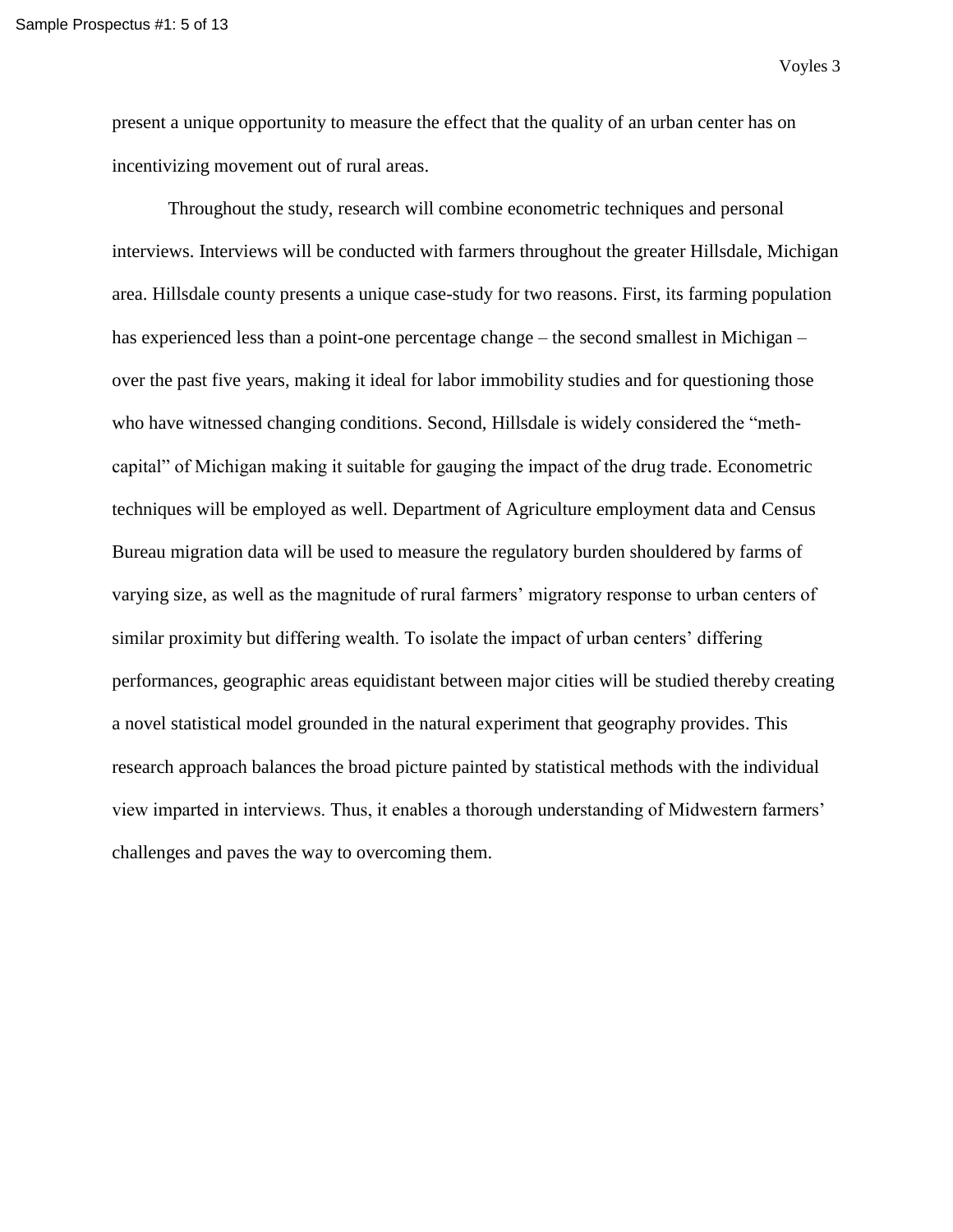#### References

- Alston, J.M., & Pardey, P.G. (1996). *Making Science Pay: The Economics of Agricultural R&D Policy*. AEI Press: Washington D.C. Retrieved from https://www.aei.org/wpcontent/uploads/2014/07/-making-science-pay\_133540641608.pdf
- Alston, J., Andersen, M.A., James, J.S., & Pardey, P.G. (2011). *U.S. Agricultural Productivity Growth and the Benefits from Public R&D Spending*. Springer: New York. Retrieved from http://s1.downloadmienphi.net/file/downloadfile8/200/1375195.pdf
- Anderson, D.W., Karns, S.A., Muth, M.K., & Wohlgenant, M.K. (2007). "Exit of Meat Slaughter Plants During Implementation of the PR/HACCP Regulations." *Journal of Agricultural and Resource Economics 27* (1) pp. 187-203. Retrieved from http://ageconsearch.umn.edu/bitstream/31073/1/27010187.pdf
- Bailey, A., Davidova, S., & Tocco, B. (2012). *Supply and Demand Side Limitations Affecting the Structure of Agriculture and the Rural Economy*. Retrieved from http://aei.pitt.edu/58524/1/Factor\_Markets\_21.pdf
- Ball, E., Bureau, J.C., Nehring, R., & Somwaru, A. (1997). "Agricultural Productivity Revisited." *American Journal of Agricultural Economics, 79* (4), 1045-1063. Retrieved from http://www.aae.wisc.edu/aae741/Ref/Ball\_1997.pdf
- Banker, D., Hoppe, R.A., & MacDonald, J. (2006). *Growing Farm Size and the Distribution of Farm Payments*. Retrieved from

http://ageconsearch.umn.edu/bitstream/34089/1/eb060006.pdf

Barkley, A.P. (1990). The Determinants of the Migration of Labor out of Agriculture in the United States, 1940-85. *American Journal of Agricultural Economics, 72* (3), 567-573.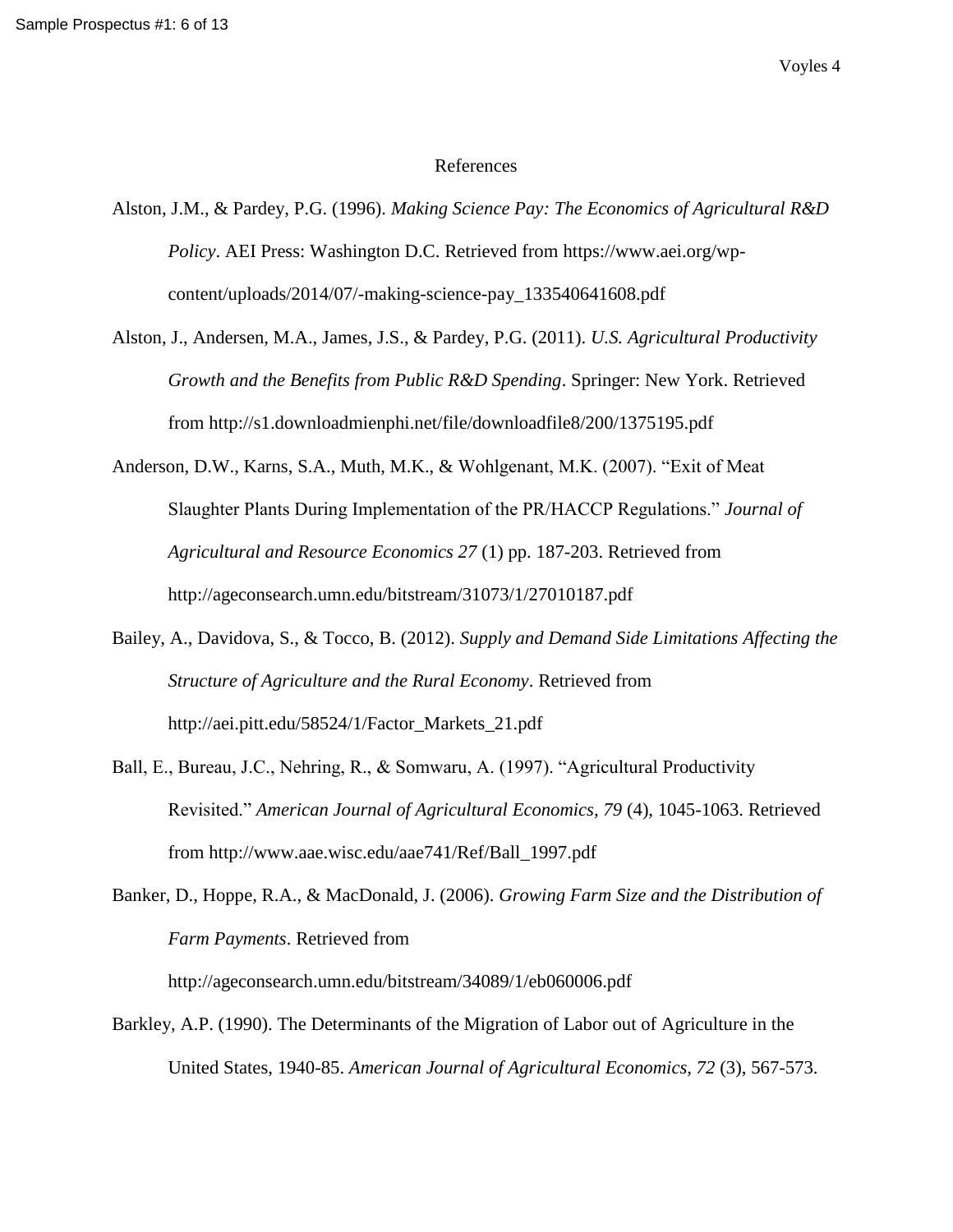- Conklin, N., Dimitri, C., & Effland, A. (2005). *The 20th Century Transformation of U.S. Agriculture and Farm Policy*. Retrieved from http://ageconsearch.umn.edu/bitstream/59390/2/eib3.pdf
- Gundy, K.A. (2006). Substance Abuse in Rural and Small Town America. *Carsey Institute: Reports on Rural America 1* (2). Retrieved from http://scholars.unh.edu/cgi/viewcontent.cgi?article=1006&context=carsey
- Hoppe, R.A. (2001). *Structural and Financial Characteristics of U.S. Farms: 2001 Family Farm Report*. Retrieved from

https://www.ers.usda.gov/webdocs/publications/42379/31843\_aib768a\_002.pdf?v=42487

Hoppe, R.A., White, T.K. (2012). *Government Commodity Payments Continue to Shift to Larger Farms, Higher Income Households*. Retrieved from http://ageconsearch.umn.edu/record/145537/files/19Government%20Commodity%20Pay ments%20Continue%20To%20Shift.pdf

- Reding, N. (2010). *Methland: The Death and Life of an American Small Town*. New York: Bloomsbury.
- Schwartz, A.A. (2013). Rural Crowdfunding. *Colorado Law Scholarly Commons*. Retrieved from http://scholar.law.colorado.edu/cgi/viewcontent.cgi?article=1442&context=articles

Schweser, G. (2009). *Agricultural Preservation Precedent Studies*. Retrieved from http://www.cura.umn.edu/sites/cura.advantagelabs.com/files/publications/CGO-109.pdf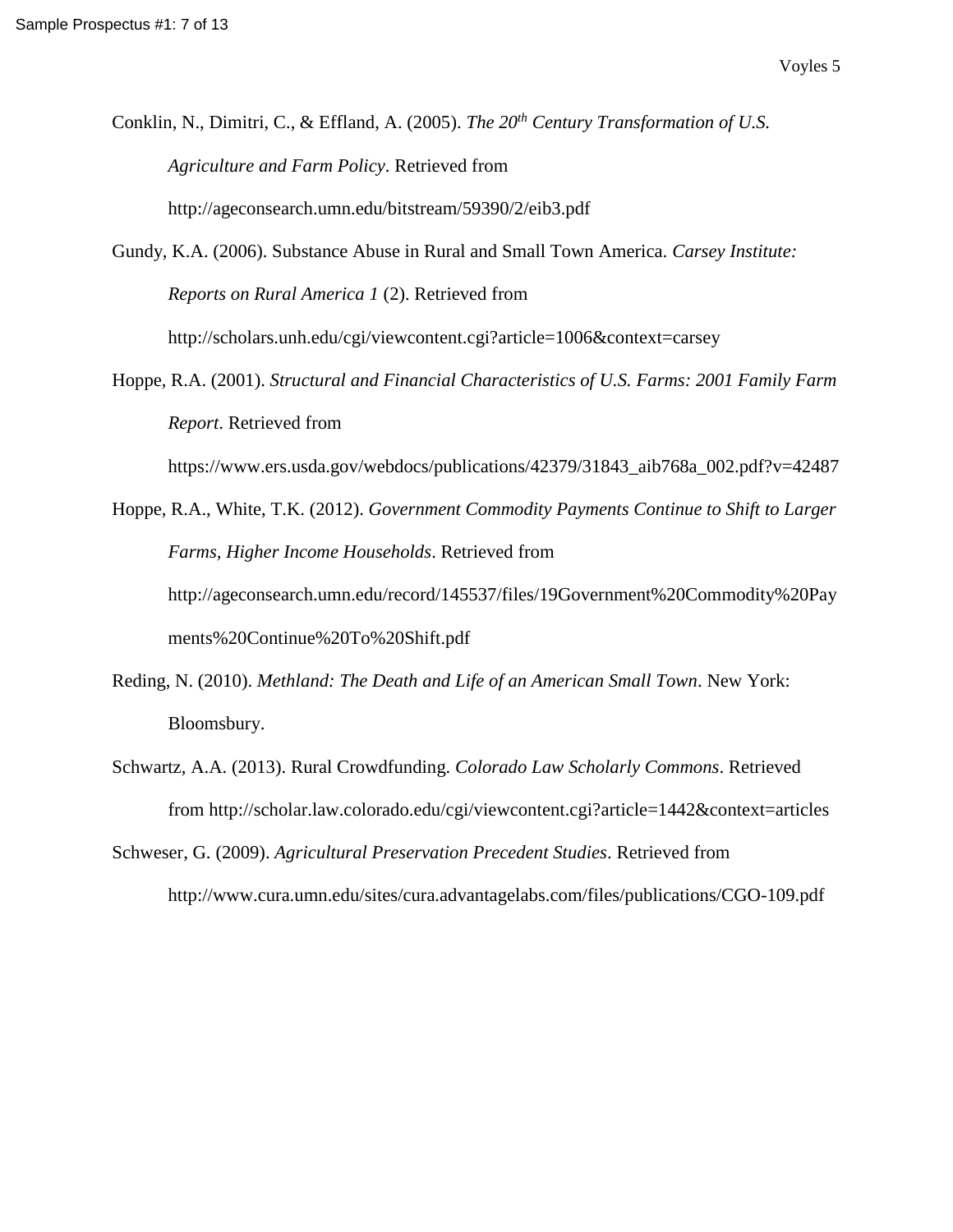Emma Nyhof

June 30, 2017

Behavioral Economics and Effective Marginal Tax Rates

Means-tested welfare programs and their tendency to provide disincentives for participation in the labor market are well documented. Theorists, economists, and politicians have long worked to explain the factors underlying current policy that encourage these trends. One such issue that has received attention is the idea of the "benefits cliff," which refers to the high effective marginal tax rates faced by program participants when they increase their work hours (see appendix) (Congressional Budget Office, 2015). My objective in researching this concept is to pinpoint how neoclassical theory may explain some of the decision-making surrounding the benefits cliff, and to explore how the emerging field of behavioral economics may allow us an even deeper understanding.

To reach this objective my study will have three parts:

- 1. An extensive literature review of the current work surrounding behavioral economic theory and its relationship to neoclassical assumptions of rationality, as well as its specific relationship to decision-making in the context of poverty.
- 2. An econometric analysis of labor force participation behavior among those enrolled in social welfare programs. Data from the Survey of Income and Program Participation (SIPP) will be used to estimate labor market opportunities and effective marginal tax rates caused by loss of benefits.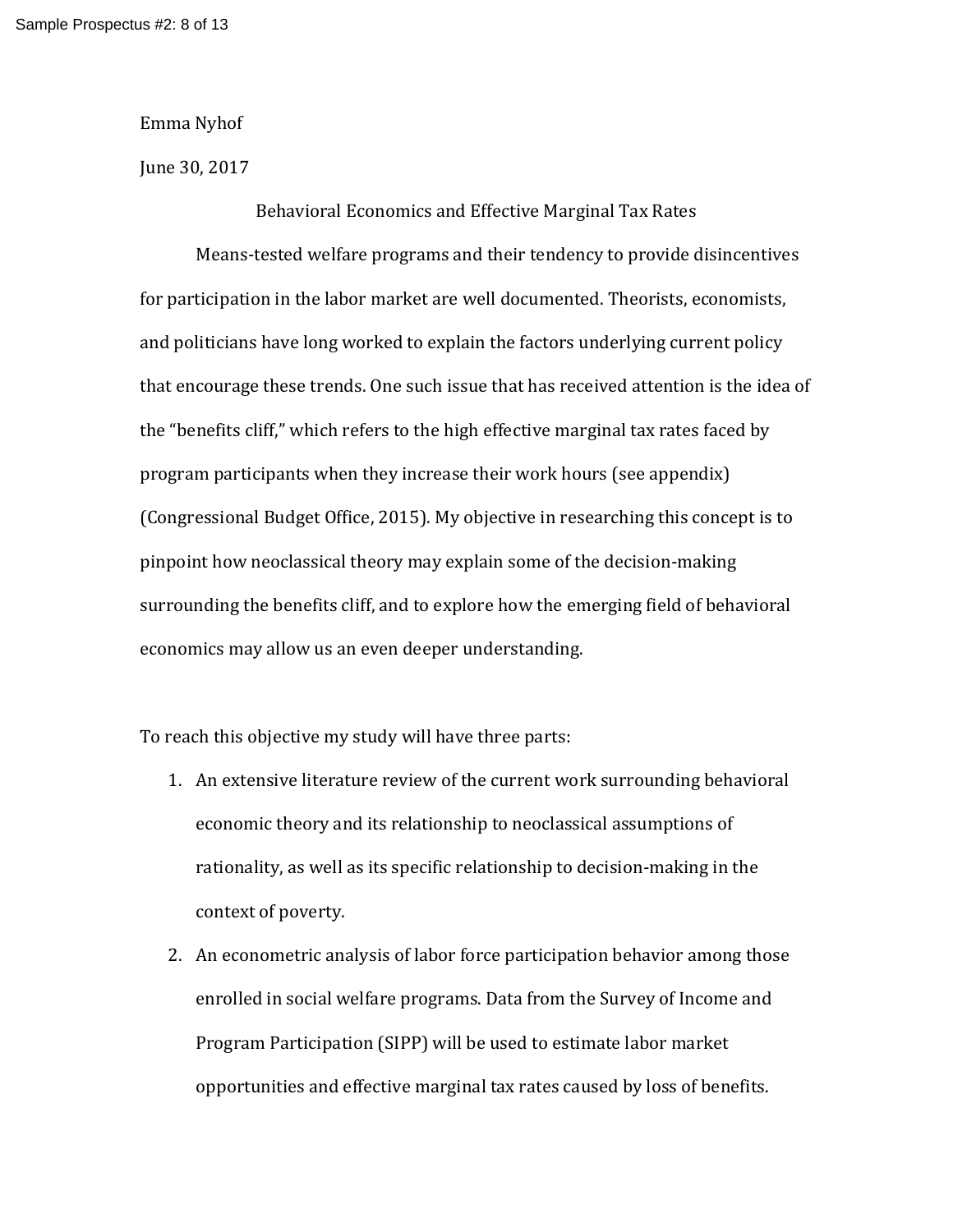3. Suggestions for policy reform based on insight from principles of psychology and behavioral economics.

Rational choice theory is one of the building blocks of neoclassical economic thought and is therefore often used to inform policymaking. The premise that individuals are focused on utility maximization is a good way to attempt to predict people's responses to policy. However, the prevalence of individuals trapped in a cycle of poverty may suggest that rational choice theory doesn't always predict behavior perfectly. The fact that people are making choices that keep them poor may be evidence for the possibility that rational models of decision-making are incomplete. One of these choices may be illustrated by reluctance to join the labor force and take promotions, higher paying jobs, or more hours. In many cases, a career offers more benefits and would be the better choice for an individual acting according to rational self-interest. The disincentives caused by the benefits cliff may explain why many Americans aren't coming to this conclusion.

Concepts based in behavioral economics and psychology, such as prospect theory, loss aversion, hyperbolic discounting, and many others, may help explain the significance of the benefits cliff. One such concept is referred to as bounded rationality. This theory suggests that rational decision-making is limited by the information available and the decision-making capacity. This capacity for decisionmaking is based in cognitive load theory. When we reach "cognitive capacity" this ability suffers (Kahneman, 2003). This can be due to something as simple as trying to focus on too many tasks at once, as in the case of talking on the phone and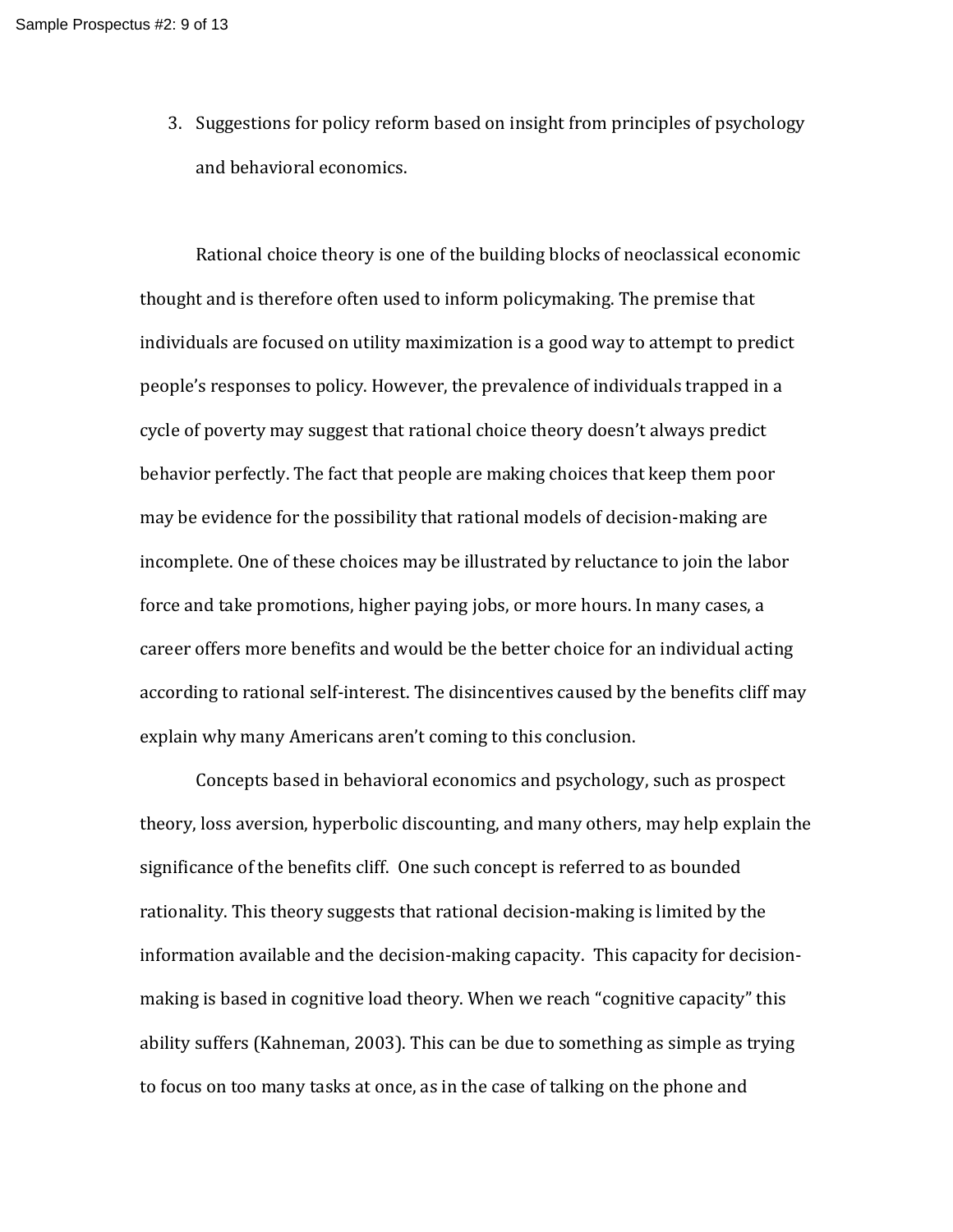driving. More complexly, the circumstances surrounding poverty, such as scarcity, can create an added stressor that consistently lowers the capacity to make longterm, forward-looking rational decisions.

Hyperbolic discounting is another concept within behavioral economics that could provide insight into decisions surrounding the high effective marginal tax rates. This suggests that people will increasingly discount the value of a reward as the length of the delay increases (Loewenstein & O'Donoghue, 2002). Applied to the benefits cliff, people may discount the benefits of upward movements in a career because they will not occur until the future.

Another more psychologically based principle that may be of importance is the idea of learned helplessness. It helps explain what is known in economics as the "poverty trap." Learned helplessness refers to a state of perceived powerlessness due to repeated failures or feelings of lack of control over a situation. This leaves people discouraged from even attempting to take action towards improving a given situation, and may explain why certain individuals and communities are subject to long-term poverty. Overcoming this is dependent on people's belief that they do, in fact, have the ability to succeed (Baum, Fleming, & Reddy, 1986). Current policy, due to aspects such as the benefits cliff, may lead people to fall into this mindset of learned helplessness through no fault of their own.

Through this study I hope to suggest specific ways to amend means-tested welfare programs that would smooth out the benefits cliff and ultimately help people avoid falling into poverty traps. I believe behavioral economics is an important tool in constructing policy that people will respond to in the way we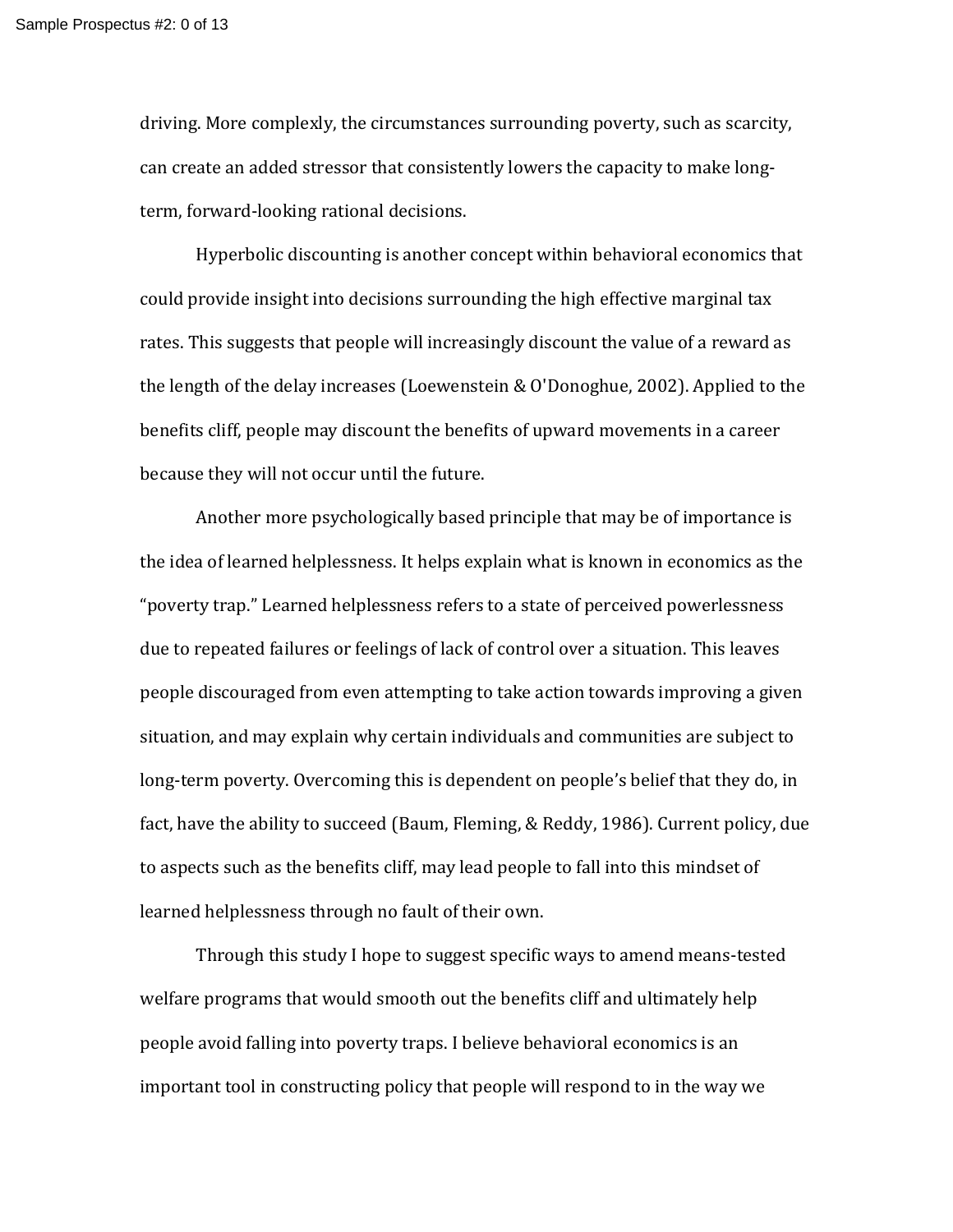expect, and I anticipate that this study will shed some light on how this can be accomplished.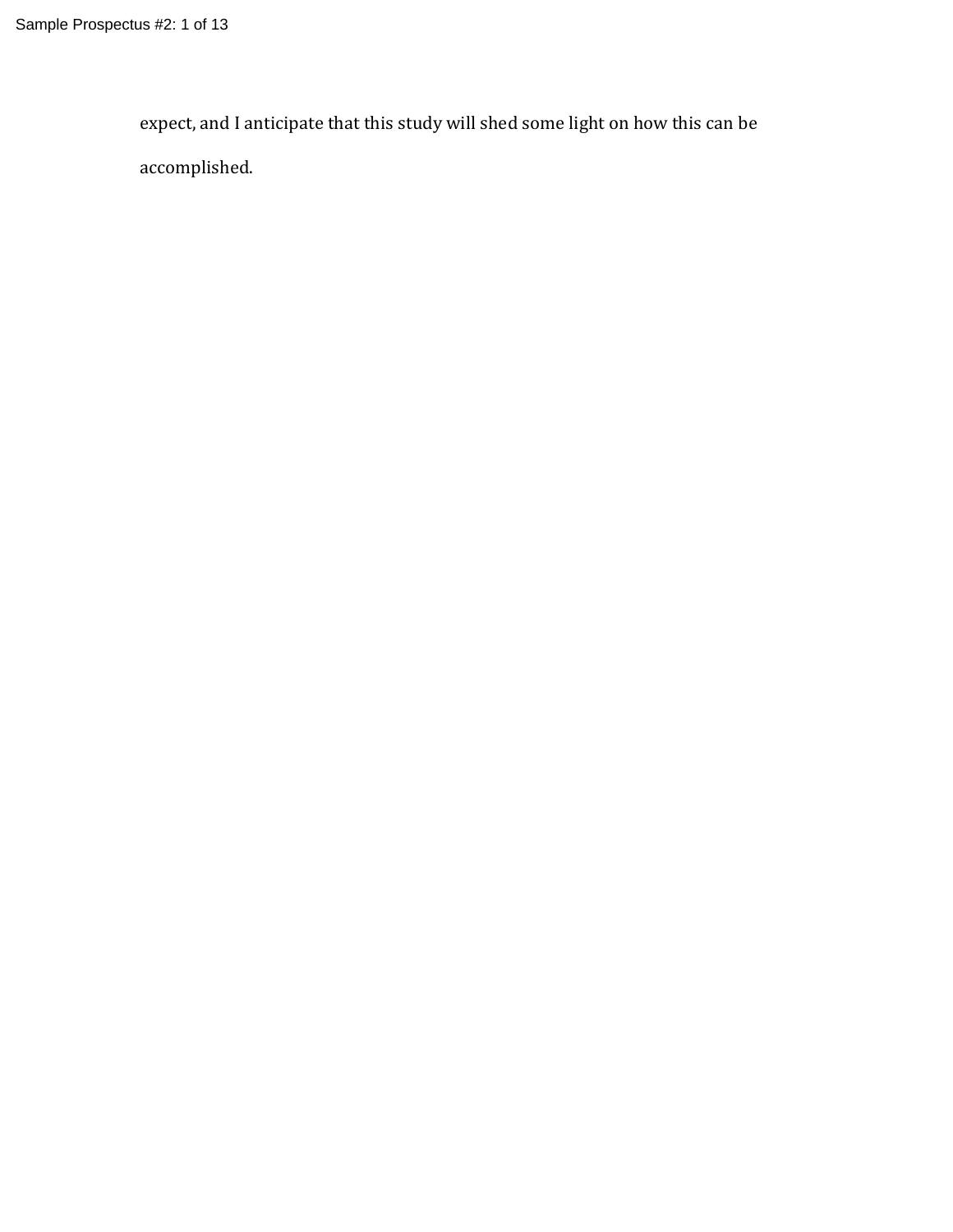# **Appendix: Benefits Cliff Figures**

Taken from Steuerle, C. (2015, June 25). Marginal Tax Rates and 21st Century Social

Welfare Reform. In *Tax Policy Center*.



Source: Eugene Steuerle and Caleb Quakenbush, 2015. Washington, DC: Urban Institute. Notes: Estimated value of tax and transfer benefits for a single parent with two children living in Colorado. Premium assistance credit excludes the value of penalties paid by employers on the beneficiaries' behalf and the value of additional cost-sharing subsidies. Health coverage and quality of services provided varies by source: Medicaid and CHIP benefi sharing than those in the exchange. Medicaid and CHIP also pay providers for services at lower rates than private insurers.

#### **FIGURE 1B**

Tax and Transfer Benefits for Universally Available and Additional Programs Single adult with two children, 2015



Source: Eugene Steuerle and Caleb Quakenbush, 2014. Washington, DC: Urban Institute. Notes: Estimated value of tax and transfer benefits for a single parent with two children living in Colorado. Premium assistance credit excludes the value of penalties paid by employers on the beneficiaries' behalf and the value of additional cost-sharing subsidies. Health coverage and quality of services provided varies by source: Medicaid and CHIP benefits are more comprehensive and have less costsharing than those in the exchange. Medicaid and CHIP also pay providers for services at lower rates than private insurers.